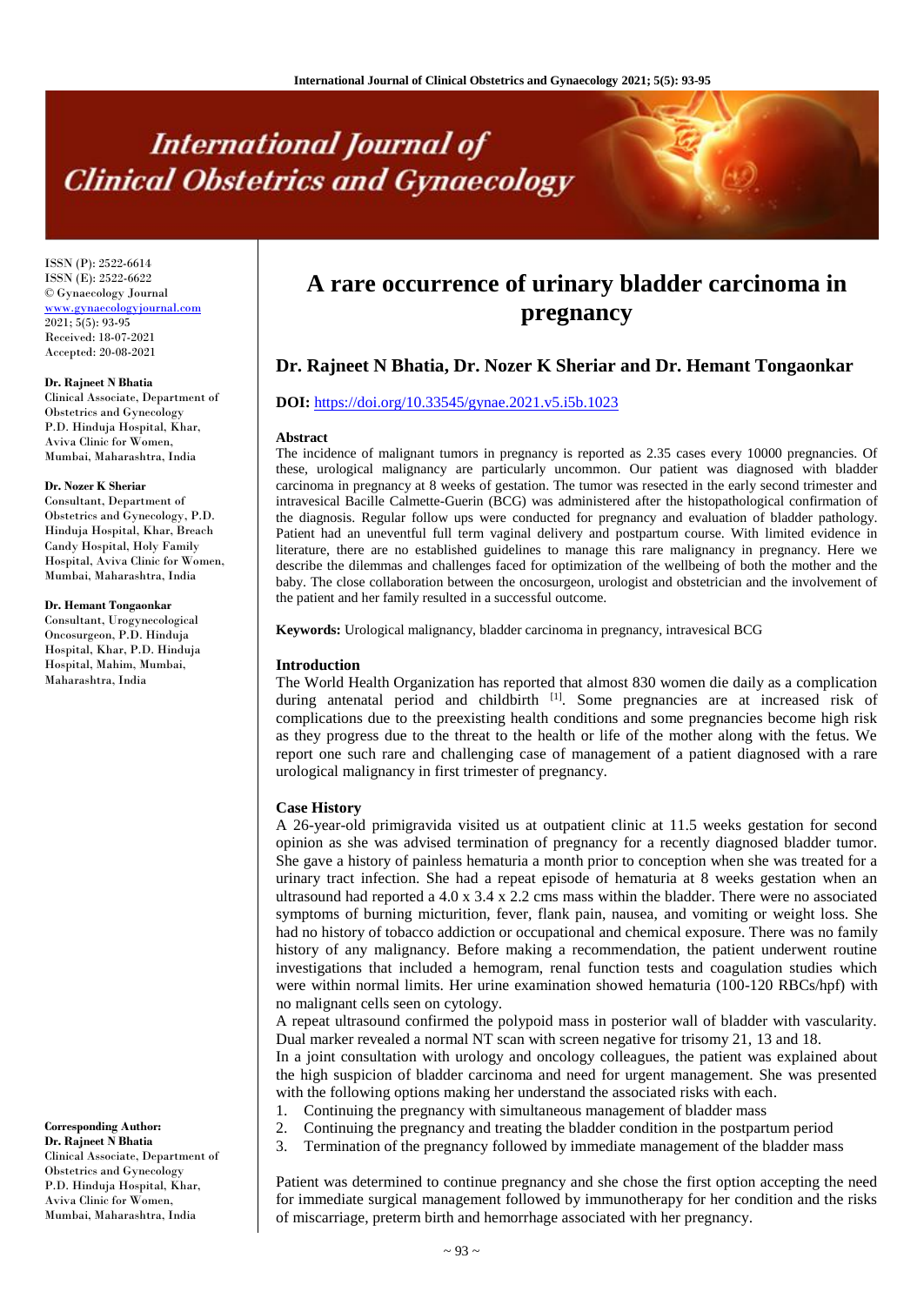At 13 weeks gestation, she underwent a cystoscopy under general anesthesia and the solid vascular tumor was resected from left posterior wall of bladder. Histopathology diagnosed a high grade papillary urothelial carcinoma, WHO Grade III, with non-invasion of the lamina propria and a TNM staging Stage Ta (high grade). This was followed by the instillation of intravesical Bacille Calmette-Guerin (BCG) immunotherapy once every week for six weeks as per the standard guidelines.

Intravesical BCG is used as a biological response modulator and is Category C drug for which an additional consent for administration was taken after discussing its use with patient and family members. Post immunotherapy, antenatal Magnetic Resonance Imaging was undertaken in lieu of cystoscopy. MRI revealed no residual abnormal wall thickening or mass in the posterior wall or elsewhere in the bladder. Monthly urine cytology and ultrasound assessment of the bladder were performed for evaluation of her condition.

The antenatal course was uneventful in the second and third trimesters. Anomaly scan, fetal 2D Echo, growth scan and near term sonography were all normal. Patient went in spontaneous labor at 38.6 weeks and delivered 3.3 kgs baby vaginally with no intrapartum and postpartum complications. She had regular visits post-delivery and a year later there was recurrence of the tumor. The mass was resected again followed by six sessions of intravesical BCG therapy. Presently she has a complete remission since more than a year but still continues to have routine follow ups every three months.

# Discussion

The overall incidence of malignant tumors in pregnancy is one to two cases every  $1000$  pregnancies  $^{[2]}$ . The most common cancers associated with pregnancy are gynecological, breast, hematological and dermatological <sup>[3]</sup>. Urological tumors are extremely uncommon in pregnancy of which bladder tumors are rare [4] .

The most common risk factors are cigarette smoking, which increases the risk of developing bladder carcinoma by four to seven times, followed by the occupational hazard of exposure to aromatic amines used in various chemical industries. Chronic bladder infection, long standing indwelling catheter, bladder calculi or genitourinary tuberculosis can be the predisposing factors. Pelvic irradiation as a treatment for other pelvic malignancies can be the iatrogenic cause leading to bladder carcinoma years later. A genetic predisposition may exist in young patient with no other risk factors.

The most common presenting symptom of bladder carcinoma is painless hematuria. Its incidence in a patient with gross hematuria is 20% and with microscopic hematuria is 2%. Bladder irritation symptoms of urinary frequency and urgency can occur in patients with bladder carcinoma in situ. Obstructive symptoms like decreased force of stream, intermittent stream and incomplete voiding are seen if the tumor is situated near the urethra or the bladder neck  $[5]$ . Thus, we can see that our patient had this uncommon tumor with painless gross hematuria of one episode and presence of microscopic hematuria without any predisposing conditions.

In 2005, Spahn reported three cases of bladder carcinoma during pregnancy and presented a literature review of 27 cases underlining the rarity of the condition [6]. In this series 81% patients presented with hematuria initially mistaken as vaginal bleeding in 22%. Ultrasound could identify the lesion in just half the number of patients suggesting that any doubtful bleeding episode in pregnancy should be assessed with utmost care.

Our patient was evaluated at the first episode in pregnancy which led to the early diagnosis. The objectives to treat the

superficial, nonmuscle-invasive bladder cancer are to eradicate the existing pathology, prevent the recurrence and progression of the disease.

Transurethral resection of the bladder tumor is the preferred initial step followed by intravesical instillations of various chemotherapeutic agents including BCG, mitomycin, doxorubicin or thiotepa. Of these BCG is the preferred drug over others since its introduction in 1976. The exact mechanism of action is unknown but accepted theory is that BCG stimulates an immunological response in the form of local inflammatory reaction which subsequently leads to shedding of the tumor cells thereby reducing the rate of disease progression  $[7]$ . The systematic review and meta-analysis of intravesical therapy for the treatment of nonmuscle invasive bladder cancer published in 2017 concluded BCG to be the only agent associated with decreased recurrence as well as decreased progression risk of the disease [8]. Due to the rarity of this event in pregnancy, there is lack of sufficient literature with each case having to be individualized to assess benefits and risks. A review article on the treatment of different cancers in pregnant women suggests that pregnancy termination will not alter the prognosis of the patient or the biological behavior of the tumor <sup>[9]</sup>. An analysis of obstetric and neonatal outcomes in 215 patients with malignancies in pregnancies had 56.7% patients initiating targeted treatment during pregnancy with no increase in the incidence of congenital malformations.

There was increased prevalence of preterm labor with 51.2% neonates needing intensive care mainly due to prematurity [10]. Hence, it is our duty to comply the choice of the women after counselling her with the targeted therapies and possible associated favourable and unfavorable outcomes.



**Fig 1:** Cystoscopic appearance of bladder tumor

## **Conclusion**

Management of bladder malignancy in pregnancy is complicated as there is no recommended strategy due to rarity of such cases. In addition to the risk of the primary disease there exists risks of treatment for the pregnant woman and her fetus. It is hence important to individualize management in each case with the involvement of the patient and respect for her decision. In the situations of dire consequences, maternal wellbeing should be accorded utmost priority. Such patients need a multidisciplinary approach, access to maternal and neonatal intensive care units with high quality super specialty care to give them the best possible outcomes.

## **References**

1. Majella MG, Sarveswaran G, Krishnamoorthy Y, Sivaranjini K *et al*. A longitudinal study on high risk pregnancy and its outcome among antenatal women attending rural primary health centre in Puducherry, South